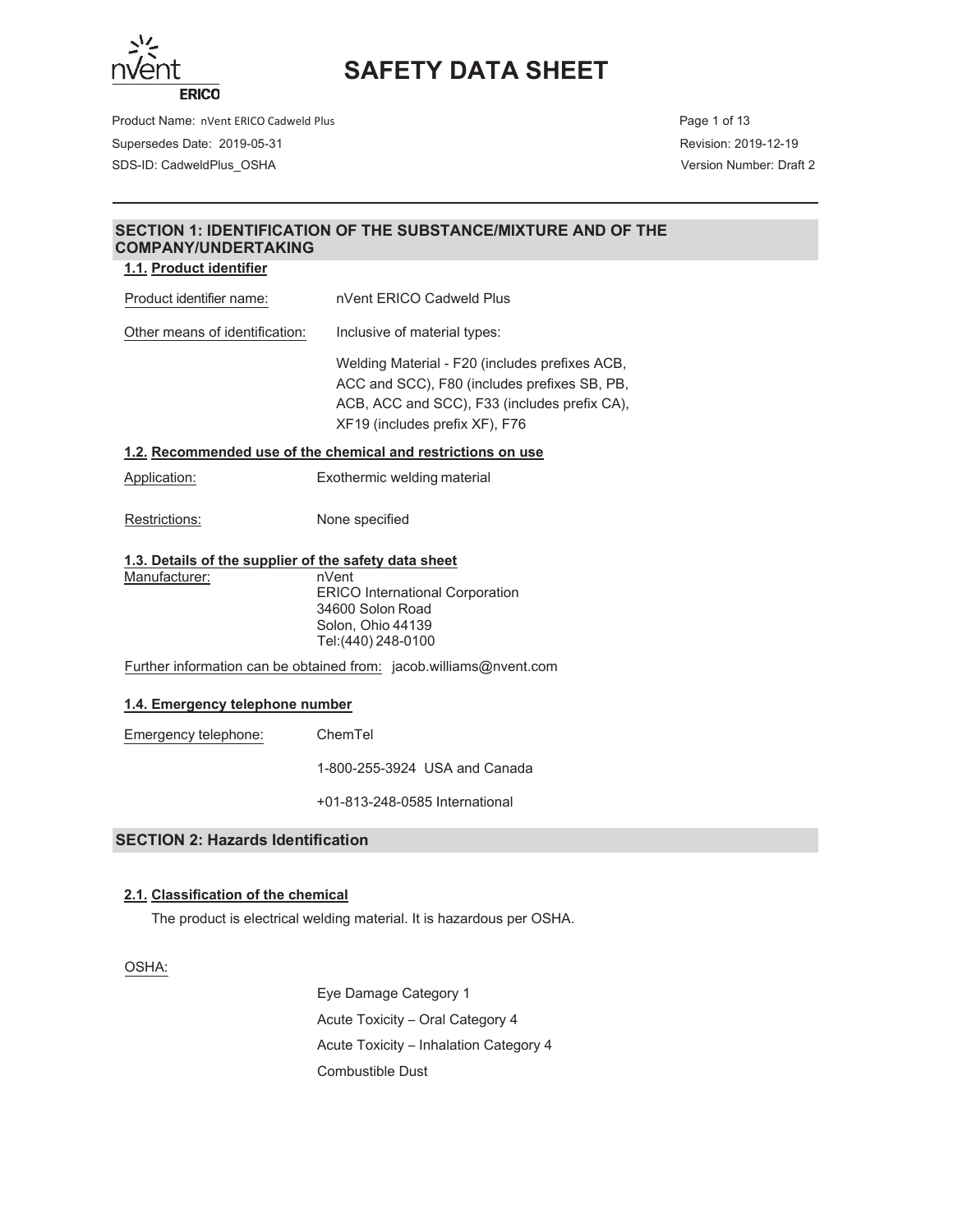

Product Name: nVent ERICO Cadweld Plus **Page 2 of 13** and 2001 13 and 2008 12 and 2008 12 and 2008 12 and 2008 12 and 2008 12 and 2008 12 and 2008 12 and 2008 12 and 2008 12 and 2008 12 and 2008 12 and 2008 12 and 2008 12 Supersedes Date: 2019-05-31 Revision: 2019-12-19 SDS-ID: CadweldPlus\_OSHA Version Number: Draft 2

Label elements:



Signal word: Danger

Hazard statements:

Causes serious eye damage

Harmful if swallowed

Harmful if inhaled

May form combustible dust concentrations in air

Precautionary statements:

Avoid breathing dust or fume.

Wash hands and skin thoroughly after handling.

Do not eat, drink or smoke when using this product.

Use only outdoors or in a well-ventilated area.

Wear protective gloves, protective clothing, eye protection and face protection.

If swallowed: Call a poison center or doctor if you feel unwell.

If inhaled: Remove person to fresh air and keep comfortable for breathing. Call a poison center or doctor if you feel unwell.

If in eyes: Rinse cautiously with water for several minutes. Remove contact lenses, if present and easy to do. Continue rinsing. Immediately call a poison center, doctor, or seek medical attention if molten product contacts eyes or if eye irritation persists after exposure to dust.

Rinse mouth.

Dispose of contents and container in accordance with local, state, national, and international regulations.

#### **2.2. Other hazards**

20 Other: https://www.filmproper.use.of.the.product.or.inadequate.preparation.org/the.conductors.molds or surroundings can result in aggressive reactions. Self-propagating high temperature reaction will occur if heated above ignition temperature. Generates molten metal in excess of 3632°F, slag and dense, dusty smoke. The molten product can cause serious burns. Inhalation of powder or fumes may cause metal fume fever. Exposure to reaction by-products: See section 8.

#### **SECTION 3: COMPOSITION/INFORMATION ON INGREDIENTS**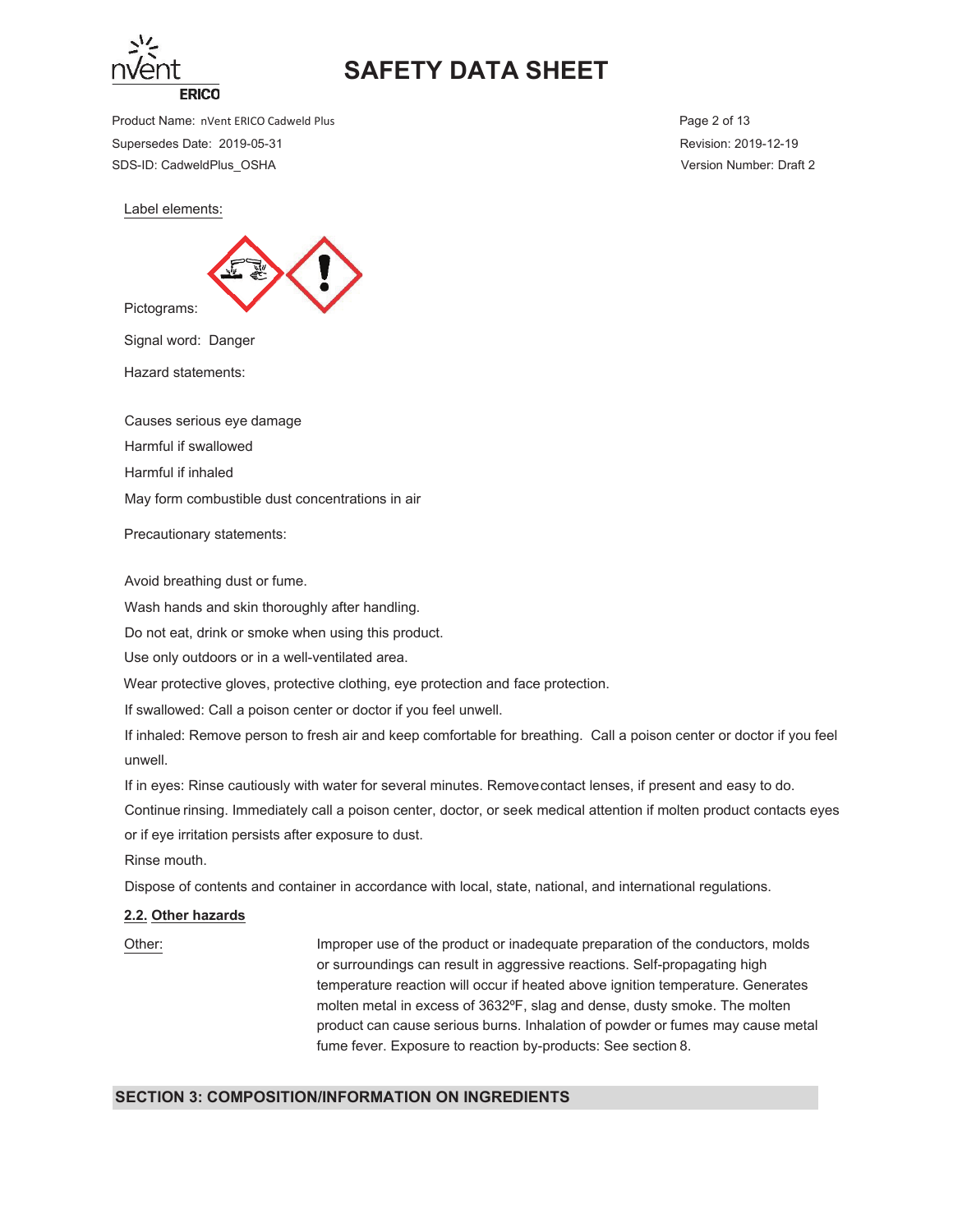

Product Name: nVent ERICO Cadweld Plus **Page 3 of 13** Page 3 of 13 Supersedes Date: 2019-05-31 Revision: 2019-12-19 SDS-ID: CadweldPlus\_OSHA Version Number: Draft 2

# **3.1. Mixtures**

Only classified substances above threshold limits are shown.

| $\frac{\%}{\%}$ | CAS-No.   | <b>Chemical Name</b>         |
|-----------------|-----------|------------------------------|
| 25-75           | 1317-39-1 | Cuprous oxide                |
| $1 - 20$        | 1317-38-0 | Cupric oxide                 |
| $1 - 15$        | 7440-50-8 | Copper                       |
| $1 - 15$        | 7429-90-5 | Aluminum powder (stabilized) |

## **SECTION 4: FIRST AID MEASURES**

# **4.1. Description of first aid measures**

Molten product will cause skin burns and if in contact with eyes while in a molten state may cause serious damage.

| Inhalation of welding fumes/dust inhalation: Move into fresh air and keep at rest.<br>In case of persistent throat irritation or coughing: Seek medical attention and<br>bring these instructions.                                   |
|--------------------------------------------------------------------------------------------------------------------------------------------------------------------------------------------------------------------------------------|
| Remove contaminated clothes and rinse skin thoroughly with water. If material is<br>hot, treat for thermal burns and get immediate medical attention.                                                                                |
| Dust in the eyes: Do not rub eye. Immediately flush with plenty of water for up to<br>15 minutes. Remove any contact lenses and open eyelids widely. If irritation<br>persists: Seek medical attention and bring these instructions. |
| Immediately rinse mouth and drink plenty of water. Keep person under<br>observation. If person becomes uncomfortable seek hospital and bring these<br>instructions.                                                                  |
| 4.2. Most important symptoms and effects, both acute and delayed                                                                                                                                                                     |
| Inhalation of powder or fumes may cause metal fume fever. Symptoms like<br>headache, fatigue and nausea may appear. See section 11 for more detailed<br>information on health effects and symptoms.                                  |
|                                                                                                                                                                                                                                      |

#### **4.3. Indication of any immediate medical attention and special treatment needed**

Medical attention/treatments: Burns (in contact with molten metal, slag or hot equipment): Flush with water immediately. While flushing, remove clothes which do not adhere to affected area. Call an ambulance. Continue flushing during transport to hospital.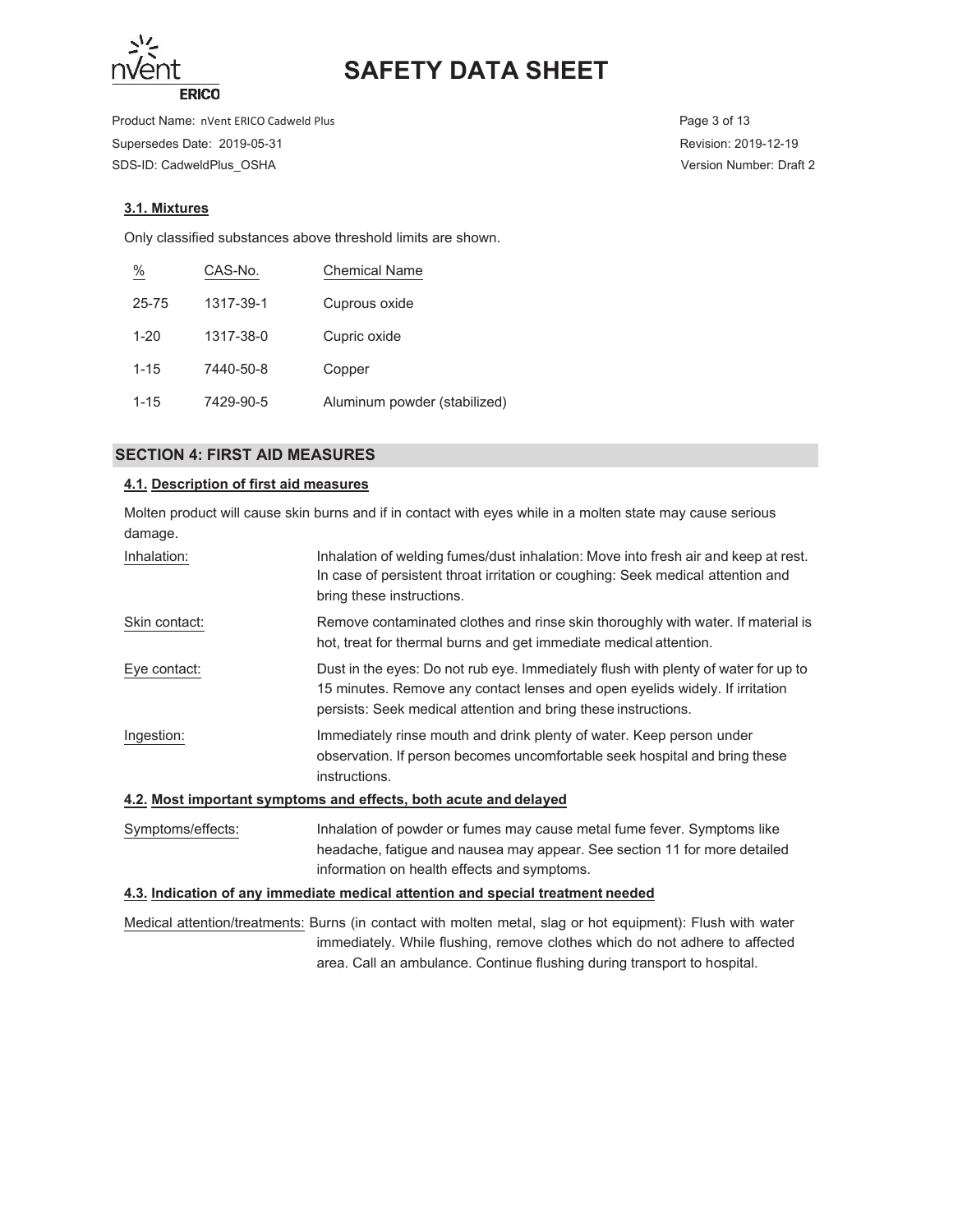

Product Name: nVent ERICO Cadweld Plus **Page 4 of 13** Page 4 of 13 Supersedes Date: 2019-05-31 Revision: 2019-12-19 SDS-ID: CadweldPlus\_OSHA Version Number: Draft 2

## **SECTION 5: FIREFIGHTING MEASURES**

### **5.1. Extinguishing media**

Extinguishing media: Extinguish with dry sand and/or flood with large amounts of water.

Extinguishing media which are not suitable: Hand water buckets or hand storage pumps. Molten metal contact with water can cause small pockets of superheated steam.

Use fire-extinguishing media appropriate for surrounding materials.

#### **5.2. Special hazards arising from the substance or mixture**

Specific hazards: During fire, gases hazardous to health may be formed. Ignition temperature: >1742°F

> In the event that the packaging materials are ignited, the immediate and direct application of large quantities of water will effectively eliminate the spread of fire to the surrounding areas. The ignition of the packaging materials may, in rare cases, lead to ignition. Direct application of a continuous heavy stream of water is recommended.

Ignition of large quantities of exothermic materials may result in large volumes of dense smoke.

## **5.1. Advice for firefighters**

Protective equipment for firefighters: Selection of respiratory protection for firefighting: follow the general fire precautions indicated in the workplace.

## **SECTION 6: ACCIDENTAL RELEASE MEASURES**

#### **6.1. Personal precautions, protective equipment and emergency procedures**

Personal precautions: Avoid inhalation of dust. Do not breathe fumes. Avoid contact with skin and eyes. Follow precautions for safe handling described in this safety data sheet.

Remove sources of ignition. Ventilate well.

#### **6.2. Environmental precautions**

Environmental precautions: Precaution should be taken to prevent hot material and reaction byproducts from contact with combustible materials in surrounding areas. Avoid spreading dust or contaminated materials. Avoid discharge to the aquatic environment. Contact local authorities in case of spillage to drain/aquatic environment.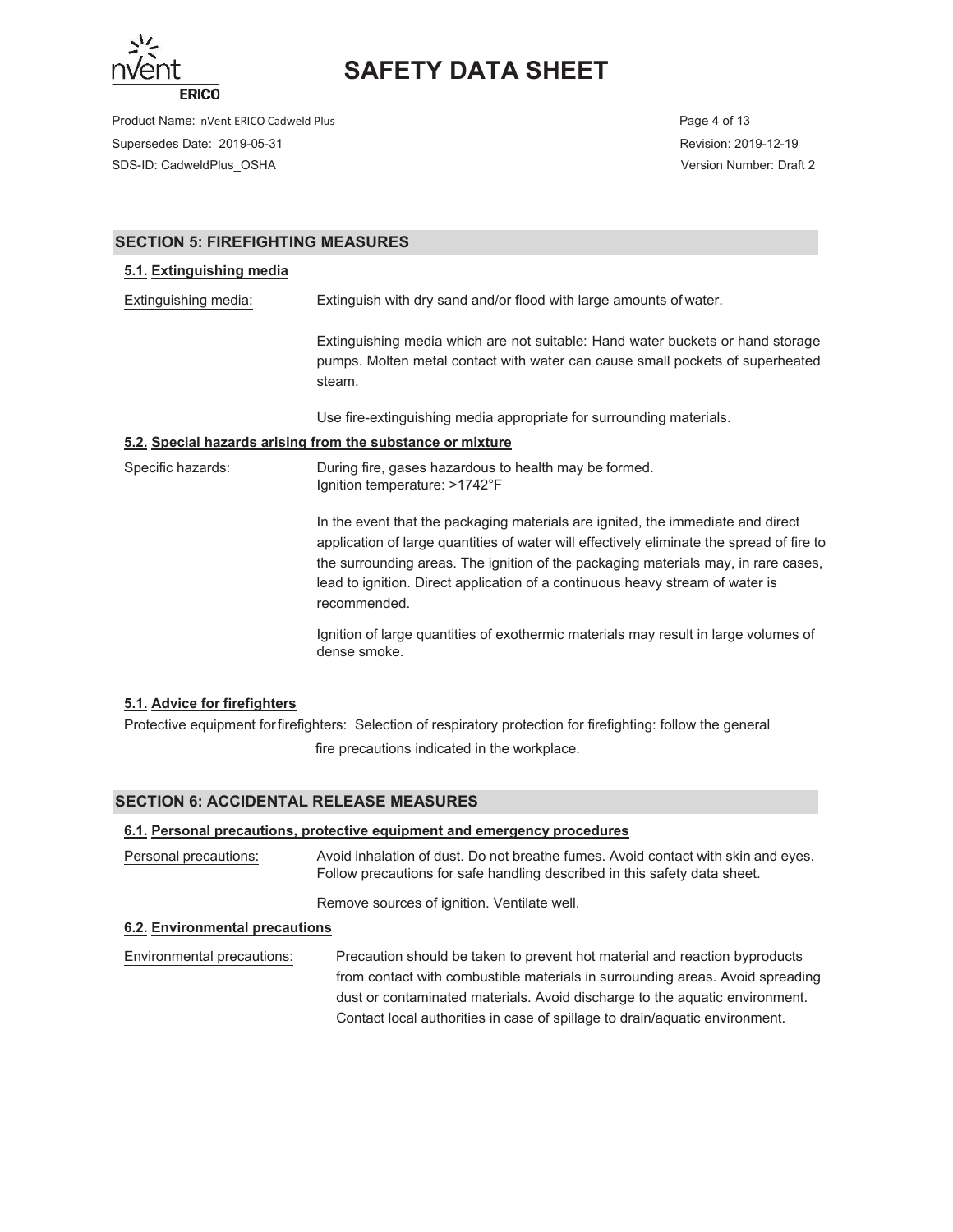

Product Name: nVent ERICO Cadweld Plus **Page 5 of 13** Page 5 of 13 Supersedes Date: 2019-05-31 Revision: 2019-12-19 SDS-ID: CadweldPlus\_OSHA Version Number: Draft 2

### **6.3. Methods and material for containment and cleaning up**

Methods for cleaning up: Remove sources of ignition. Sweep up spilled substance and remove to safe place. For large spills use natural fiber brush or broom with a conductive, non-sparking pan.

# **6.4. Reference to other sections**

Reference: For personal protection, see section 8. For waste disposal, see section 13.

# **SECTION 7: HANDLING AND STORAGE**

## **7.1. Precautions for safe handling**

| Safe handling advice:                                             |              | Avoid inhalation of dust. Do not breathe fumes. Avoid contact with skin and eyes.<br>Observe good chemical hygiene practices. nVent ERICO Cadweld Plus Welding<br>and Filler Materials are designed for use in nVent ERICO Cadweld equipment<br>only. Use of improper or damaged equipment can lead to exposure to molten<br>metal and reaction byproducts. |
|-------------------------------------------------------------------|--------------|-------------------------------------------------------------------------------------------------------------------------------------------------------------------------------------------------------------------------------------------------------------------------------------------------------------------------------------------------------------|
| Technical measures:                                               |              | Do not smoke or use open fire or other sources of ignition. Work practice should<br>minimize risk of contact. All product instructions should be followed to ensure<br>proper welding and safety.                                                                                                                                                           |
| Technical precautions:                                            |              | Confined space: Local exhaust is recommended.                                                                                                                                                                                                                                                                                                               |
| 7.2. Conditions for safe storage, including any incompatibilities |              |                                                                                                                                                                                                                                                                                                                                                             |
| Technical measures for safe storage:                              |              | nVent ERICO Cadweld Plus Welding and Filler Materials should be<br>stored in a clean, dry and secure location. Storage should include<br>provisions to minimize rough handling, excessive vibration and<br>physical abuse. All outer packages must be stored in accordance with<br>label markings.                                                          |
| Storage conditions:                                               | not be used. | If evidence is present of damaged or contaminated products, these units should                                                                                                                                                                                                                                                                              |
|                                                                   |              | If proper storage is maintained, nVent ERICO Cadweld Plus Materials do not<br>exhibit any storage or shelf life.                                                                                                                                                                                                                                            |
| 7.3. Specific end use(s)                                          |              |                                                                                                                                                                                                                                                                                                                                                             |

Specific use(s): Welding material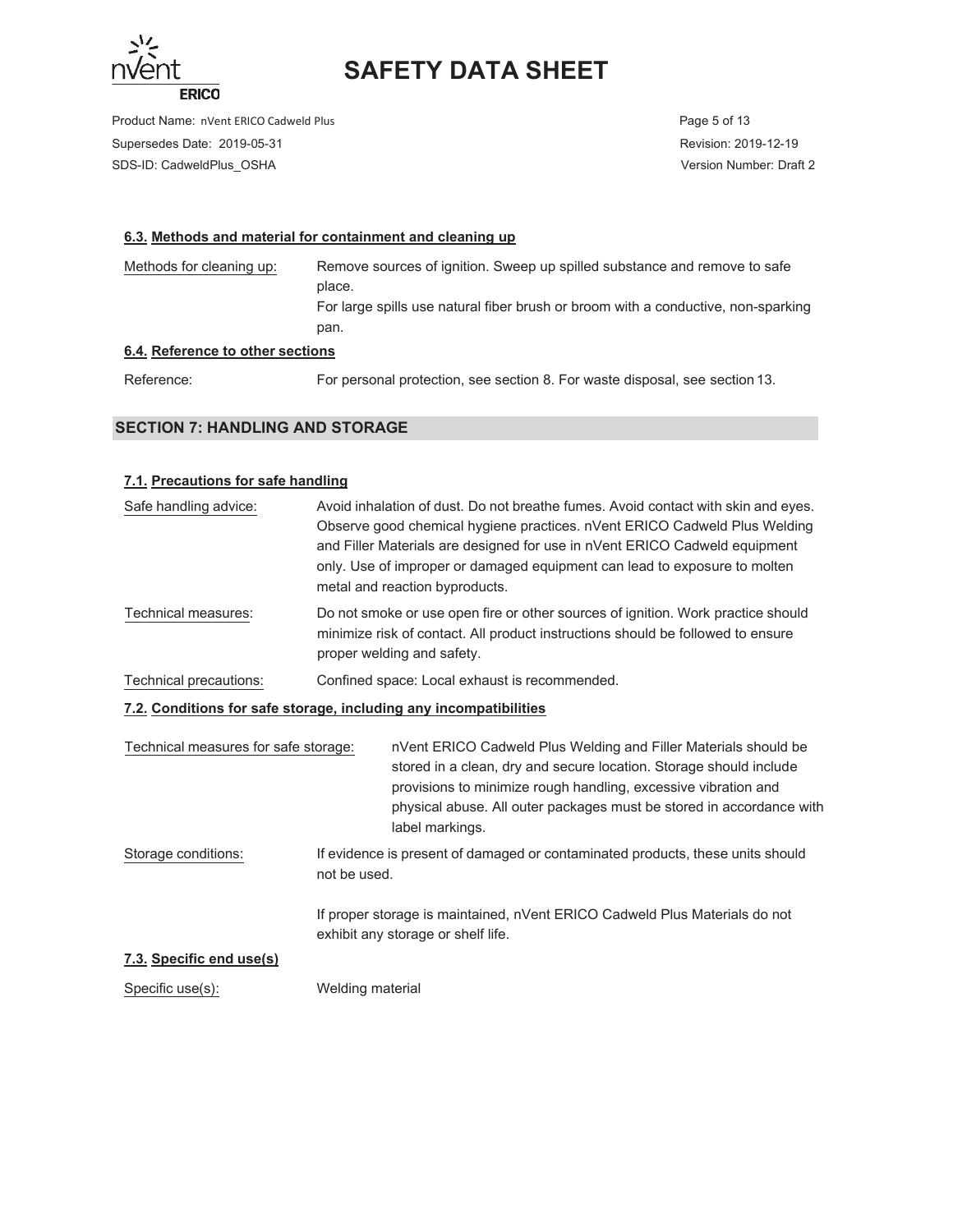

Product Name: nVent ERICO Cadweld Plus **Page 6 of 13** and 2008 and 2009 and 2009 and 2009 and 2009 and 2009 and 2009 and 2009 and 2009 and 2009 and 2009 and 2009 and 2009 and 2009 and 2009 and 2009 and 2009 and 2009 and 20 Supersedes Date: 2019-05-31 Revision: 2019-12-19 SDS-ID: CadweldPlus\_OSHA Version Number: Draft 2

# **SECTION 8: EXPOSURE CONTROLS/PERSONAL PROTECTION**

## **8.1. Control parameters**

A detailed fume analysis was conducted on nVent ERICO Cadweld Plus Welding Material. Reaction byproducts were tested for total dust, respirable dust, metals, acids, fluorides, and various elements identified in typical welding fume analysis. All sampling and analysis followed methodologies dictated by the National Institute of Occupational Safety and Health (NIOSH) and by the U.S. Occupational Safety and Health Administration (OSHA). A certified Industrial Hygienist did the sample collection and independent labs conducted all analytical work.

Data collected was evaluated and compared to limits set by the American Conference of Governmental Industrial Hygienists (ACGIH) and OSHA. As a worst-case scenario, calculations were completed based on a sealed 800 cubic foot room with no ventilation. These calculations indicate that the copper fume PEL would be the limiting factor. Under normal outdoor use or in ventilated areas threshold limits are beyond any expected exposure limits.

| <b>CAS-No.:</b> | <b>Chemical name:</b>                  | As:                      | <b>Exposure limits:</b> | Type:      | Notes:                   | References:  |
|-----------------|----------------------------------------|--------------------------|-------------------------|------------|--------------------------|--------------|
| 7429-90-5       | Aluminum metal, respirable<br>fraction | AI                       | $5 \text{ mg/m}$        | <b>TWA</b> |                          | <b>OSHA</b>  |
| 7429-90-5       | Aluminum metal, total dust             | Al                       | $15 \text{ mg/m}$       | <b>TWA</b> |                          | <b>OSHA</b>  |
| 7429-90-5       | Aluminum metal, respirable<br>fraction | $\overline{\phantom{a}}$ | 1 mg/m $3$              | <b>TWA</b> | A4                       | <b>ACGIH</b> |
| 7440-21-3       | Silicon, respirable fraction           | $\overline{\phantom{a}}$ | $5 \text{ mg/m}$        | <b>TWA</b> |                          | <b>OSHA</b>  |
| 7440-21-3       | Silicon, total dust                    | $\overline{\phantom{a}}$ | $15 \text{ mg/m}$       | <b>TWA</b> | $\overline{\phantom{a}}$ | <b>OSHA</b>  |
| 7440-50-8       | Copper, dusts and mists                | Cu                       | 1 mg/m $3$              | <b>TWA</b> |                          | <b>OSHA</b>  |
| 7440-50-8       | Copper, dusts and mists                | Cu                       | 1 mg/m $3$              | <b>TWA</b> |                          | <b>ACGIH</b> |
| 7440-50-8       | Copper, fume                           | Cu                       | $0.1$ mg/m $3$          | <b>TWA</b> | $\overline{\phantom{a}}$ | <b>OSHA</b>  |
| 7440-50-8       | Copper, fume                           | $\overline{\phantom{a}}$ | $0.2 \text{ mg/m}$ 3    | <b>TWA</b> | ٠                        | <b>ACGIH</b> |
|                 | Fluoride                               | F                        | $2.5 \text{ mg/m}$      | <b>TWA</b> |                          | <b>OSHA</b>  |
|                 | Fluoride                               | F                        | $2.5 \text{ mg/m}$      | <b>TWA</b> | A4; BEI                  | <b>ACGIH</b> |

Occupational exposure limits:

Notes: A4 – Not classifiable as a Human Carcinogen; BEI – Biological Exposure Indices

## **8.2. Exposure controls**

Engineering measures: The Provide adequate ventilation. Observe Occupational Exposure Limits and minimize the risk of inhalation of dust and fumes. Personal protection: Personal protection equipment should be chosen according to the relevant standards and in discussion with the supplier of the personal protective equipment.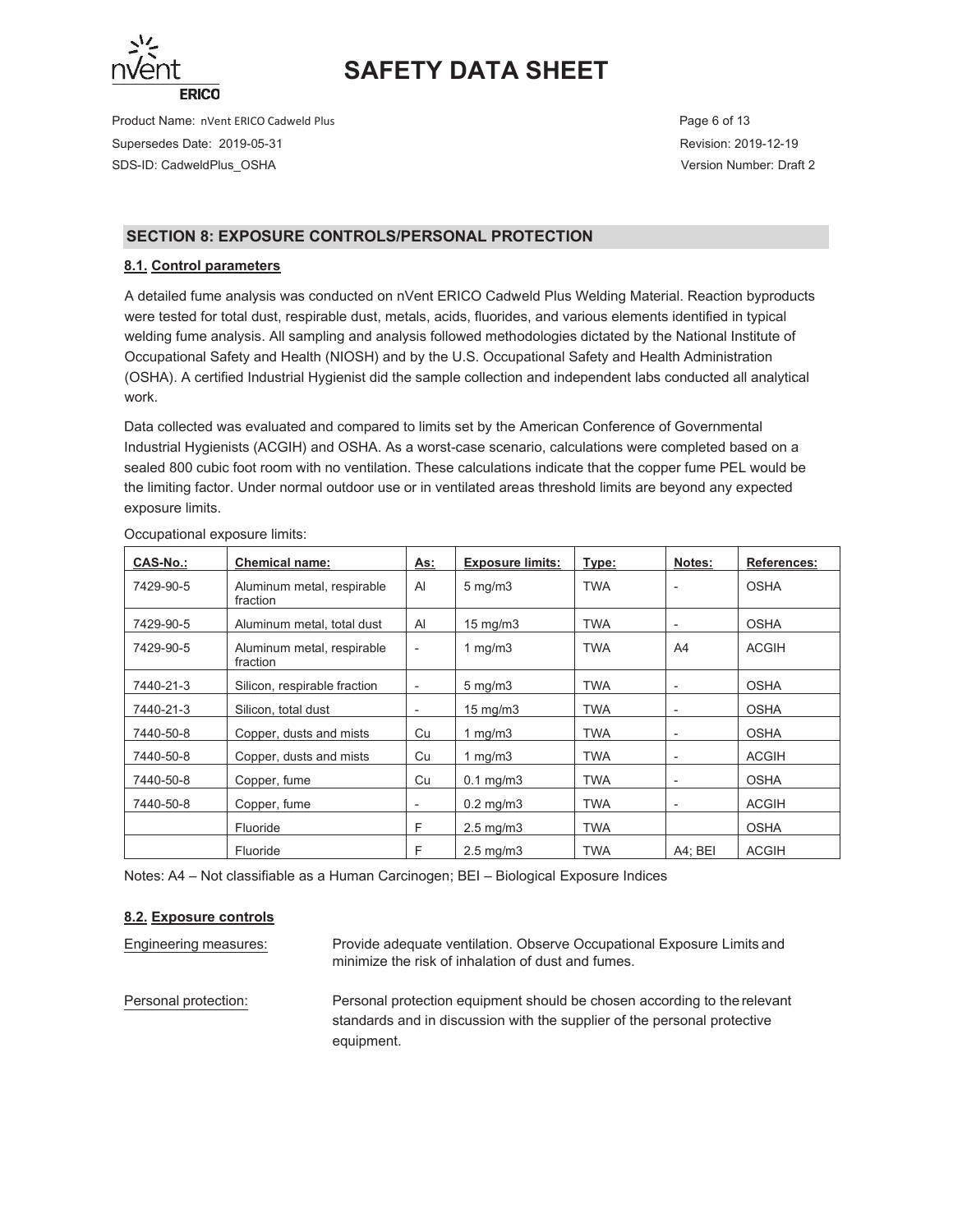

Product Name: nVent ERICO Cadweld Plus **Page 7** of 13 Supersedes Date: 2019-05-31 Revision: 2019-12-19 SDS-ID: CadweldPlus\_OSHA Version Number: Draft 2

| Respiratory equipment: | Normal use precludes use of special protection as material is generally used<br>out of doors, in small quantities and is of short duration. In case of inadequate<br>ventilation and work of long duration or on large surface areas in confined<br>room, wear suitable respiratory equipment for dusts and metal fumes. |
|------------------------|--------------------------------------------------------------------------------------------------------------------------------------------------------------------------------------------------------------------------------------------------------------------------------------------------------------------------|
| Hand protection:       | Heat insulated protective gloves. Recommended for handling hot equipment.                                                                                                                                                                                                                                                |
| Eye protection:        | Wear safety glasses. Avoid looking directly at the light generated by the reaction,<br>unless specialized welding eye protection is used.                                                                                                                                                                                |
| Skin protection:       | Use protective clothing, which covers arms and legs.                                                                                                                                                                                                                                                                     |
| Hygiene measures:      | Wash hands after handling. Change contaminated clothing.                                                                                                                                                                                                                                                                 |

# **SECTION 9: PHYSICAL AND CHEMICAL PROPERTIES**

### **9.1. Information on basic physical and chemical properties**

| Form:                                            | Granular           |               |
|--------------------------------------------------|--------------------|---------------|
| Color:                                           | Gray-black         |               |
| Odor:                                            | Odorless           |               |
| pH:                                              | Not available      |               |
| Melting point / freezing point:                  | 1999°F             |               |
| Boiling point:                                   | Not relevant       |               |
| Flash point:                                     | Not relevant       |               |
| Evaporation rate:                                | Not relevant       |               |
| Flammability:                                    | Not flammable      |               |
| Upper/lower flammability or explosive limits:    |                    | Not known     |
| Vapor pressure:                                  | Not relevant       |               |
| Vapor density:                                   | Not relevant       |               |
| Relative density/specific gravity (water=1): 5.5 |                    |               |
| Solubility:                                      | Insoluble in water |               |
| Partition coefficient (n- octanol/water):        |                    | Not available |
| Auto-ignition temperature:                       | $>1742$ °F         |               |
| Decomposition temperature:                       | Not available      |               |
| Viscosity:                                       | Not relevant       |               |
| Oxidizing properties:                            | Not available      |               |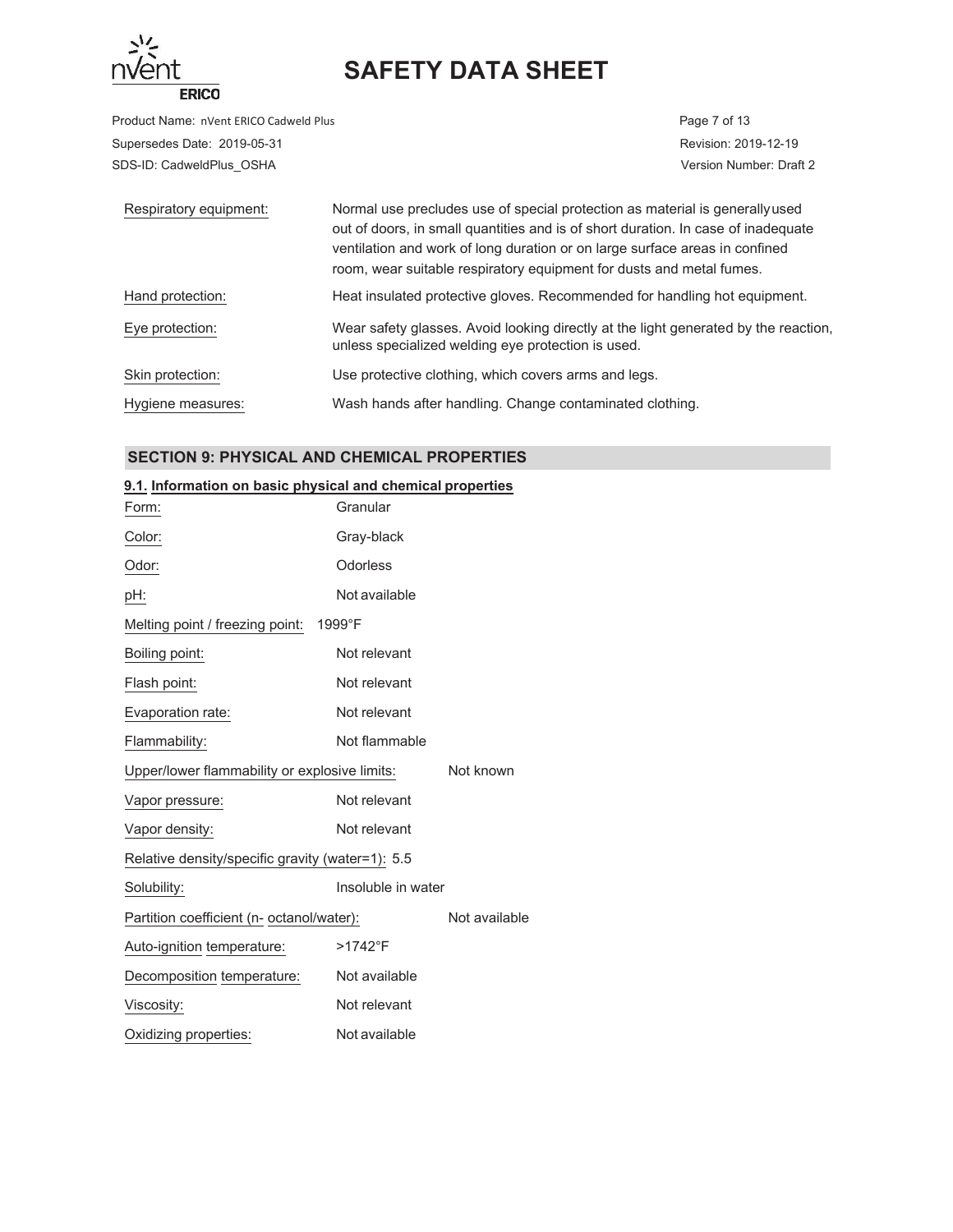

Product Name: nVent ERICO Cadweld Plus **Page 8 of 13** and 2008 and 2009 and 2009 and 2009 and 2009 and 2009 and 2009 and 2009 and 2009 and 2009 and 2009 and 2009 and 2009 and 2009 and 2009 and 2009 and 2009 and 2009 and 20 Supersedes Date: 2019-05-31 Revision: 2019-12-19 SDS-ID: CadweldPlus\_OSHA Version Number: Draft 2

# **SECTION 10: STABILITY AND REACTIVITY**

#### **10.1. Reactivity**

Reactivity: See hazardous reactions.

### **10.2. Chemical stability**

Stability: Stable. Not sensitive to vibrations, shock or impact and is not subject to spontaneous ignition.

#### **10.3. Possibility of hazardous reactions**

Hazardous reactions: Aggressive reactions are possible if excess moisture, grease, or other combustible substances are present in the mold, on the connector, or on the conductors to be welded. Care should be taken to ensure proper preparation in accordance with instruction prints.

## **10.4. Conditions to avoid**

Conditions/materials to avoid: Temperatures above ignition point.

#### **10.5. Incompatible materials**

Incompatible materials: Typical of problems associated with molten metals.

#### **Hazardous decomposition products**

Hazardous decomposition products: 1800 None under normal conditions. Polymerization will not occur.

# **SECTION 11: TOXICOLOGICAL INFORMATION**

#### **11.1. Information on toxicological effects**

| Acute toxicity (oral):       | Harmful if swallowed, based on Cuprous oxide component.                              |
|------------------------------|--------------------------------------------------------------------------------------|
| Acute toxicity (dermal):     | Based on available data, the classification criteria are not met.                    |
| Acute toxicity (inhalation): | Harmful if inhaled, based on Cuprous oxide component.                                |
| Skin corrosion/irritation:   | Based on available data, the classification criteria are not met.                    |
| Eye damage/irritation:       | Causes serious eye damage from Cuprous oxide component.                              |
| Respiratory sensitization:   | Based on available data, the classification criteria are not met.                    |
| Skin sensitization:          | Based on available data, the classification criteria are not met.                    |
| Germ cell mutagenicity:      | Based on available data, the classification criteria are not met.                    |
| Carcinogenicity:             | Based on available data, the classification criteria are not met. Components are not |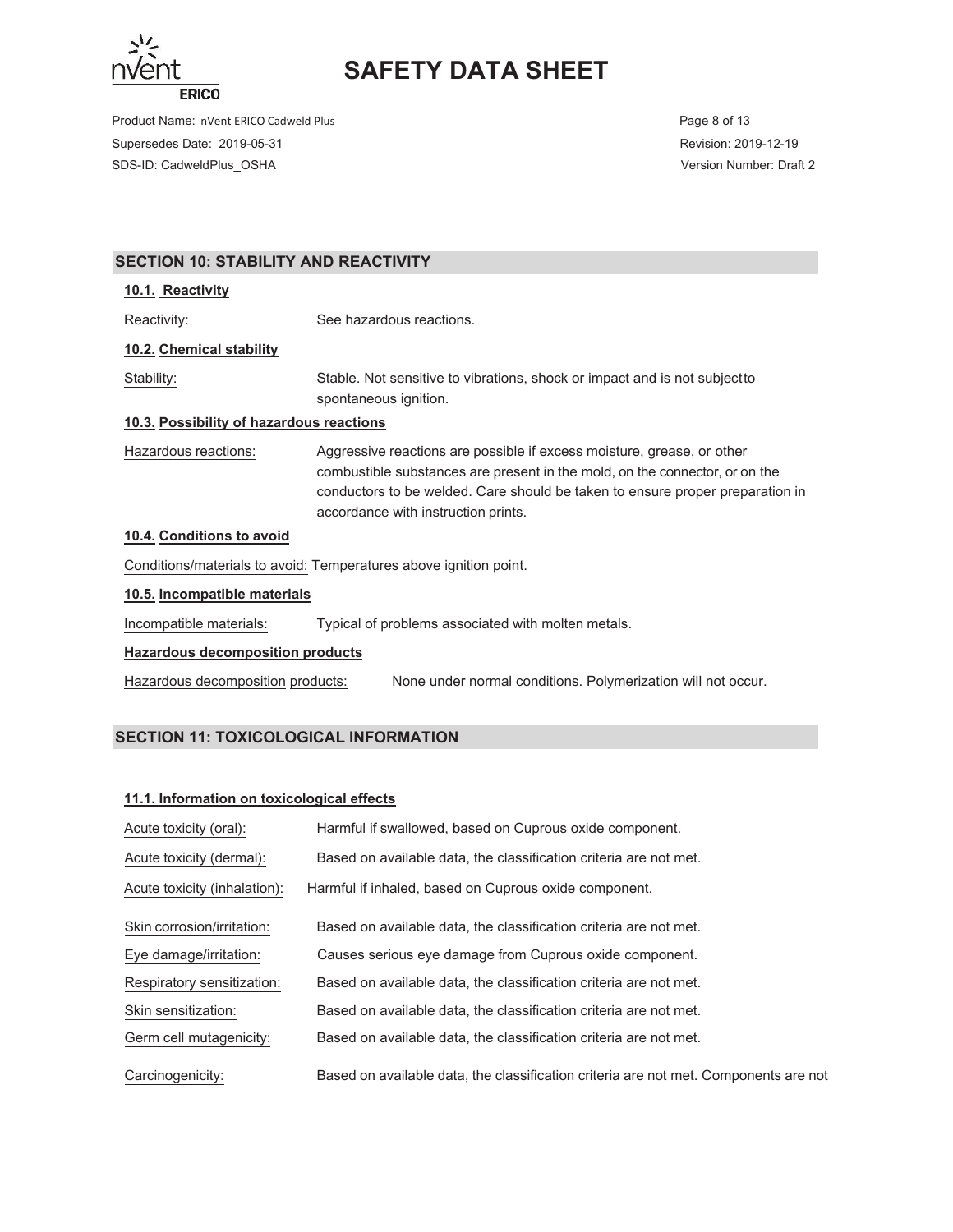

Product Name: nVent ERICO Cadweld Plus **Page 9 of 13** Page 9 of 13 Supersedes Date: 2019-05-31 Revision: 2019-12-19 SDS-ID: CadweldPlus\_OSHA Version Number: Draft 2

|                          | listed as carcinogens by the NTP, IARC, or OSHA at 29 CFR 1910 Subpart Z.                                                                                                                                                                                                                                             |
|--------------------------|-----------------------------------------------------------------------------------------------------------------------------------------------------------------------------------------------------------------------------------------------------------------------------------------------------------------------|
| Reproductive toxicity:   | Based on available data, the classification criteria are not met.                                                                                                                                                                                                                                                     |
| STOT - Single exposure:  | Based on available data, the classification criteria are not met.                                                                                                                                                                                                                                                     |
| STOT- Repeated exposure: | Based on available data, the classification criteria are not met.                                                                                                                                                                                                                                                     |
| Aspiration hazard:       | Based on available data, the classification criteria are not met.                                                                                                                                                                                                                                                     |
| Inhalation:              | Heating above the melting point releases metallic oxides which may cause<br>metal fume fever by inhalation. The symptoms are shivering, fever, malaise<br>and muscular pain.                                                                                                                                          |
| Skin contact:            | Dust may have an irritating effect on moist skin. Prolonged and/or repeated<br>contact: May cause eczema-like skin disorders (dermatitis). The molten<br>product can cause serious burns.                                                                                                                             |
| Eye contact:             | Particles/fumes in the eyes may cause discomfort/irritation.                                                                                                                                                                                                                                                          |
| Ingestion:               | Ingestion may cause nausea, headache, dizziness and intoxication.                                                                                                                                                                                                                                                     |
| Specific effects:        | Frequent inhalation of dust over a long period of time increases the risk of<br>developing lung diseases. Copper oxides may by repeated or prolonged<br>inhalation occasionally cause ulceration and perforation of the nasal septum.<br>Long term exposure to copper containing dusts may cause allergic dermatitis. |
| Toxicological data:      | $LD_{50}$ (oral, rat): 1340 mg/kg (Cuprous oxide);<br>No LC <sub>50</sub> data available. Cuprous oxide is noted as Acute Toxicity – Inhalation<br>Category 4 per ECHA harmonized classification scheme.                                                                                                              |

## **SECTION 12: ECOLOGICAL INFORMATION**

## **12.1. Toxicity**

| Ecotoxicity: | Very toxic to aquatic organisms with long-term adverse effects in the aquatic |
|--------------|-------------------------------------------------------------------------------|
|              | environment.                                                                  |
|              | M-factor (acute)                                                              |
|              | Cuprous oxide: 100                                                            |
|              | Cupric oxide: 100                                                             |
|              |                                                                               |

## **12.2. Persistence and degradability**

Degradability: The product solely consists of inorganic compounds which are not biodegradable.

## **12.3. Bioaccumulative potential**

Bioaccumulative potential: No data available on bioaccumulation.

#### **12.4. Mobility in soil**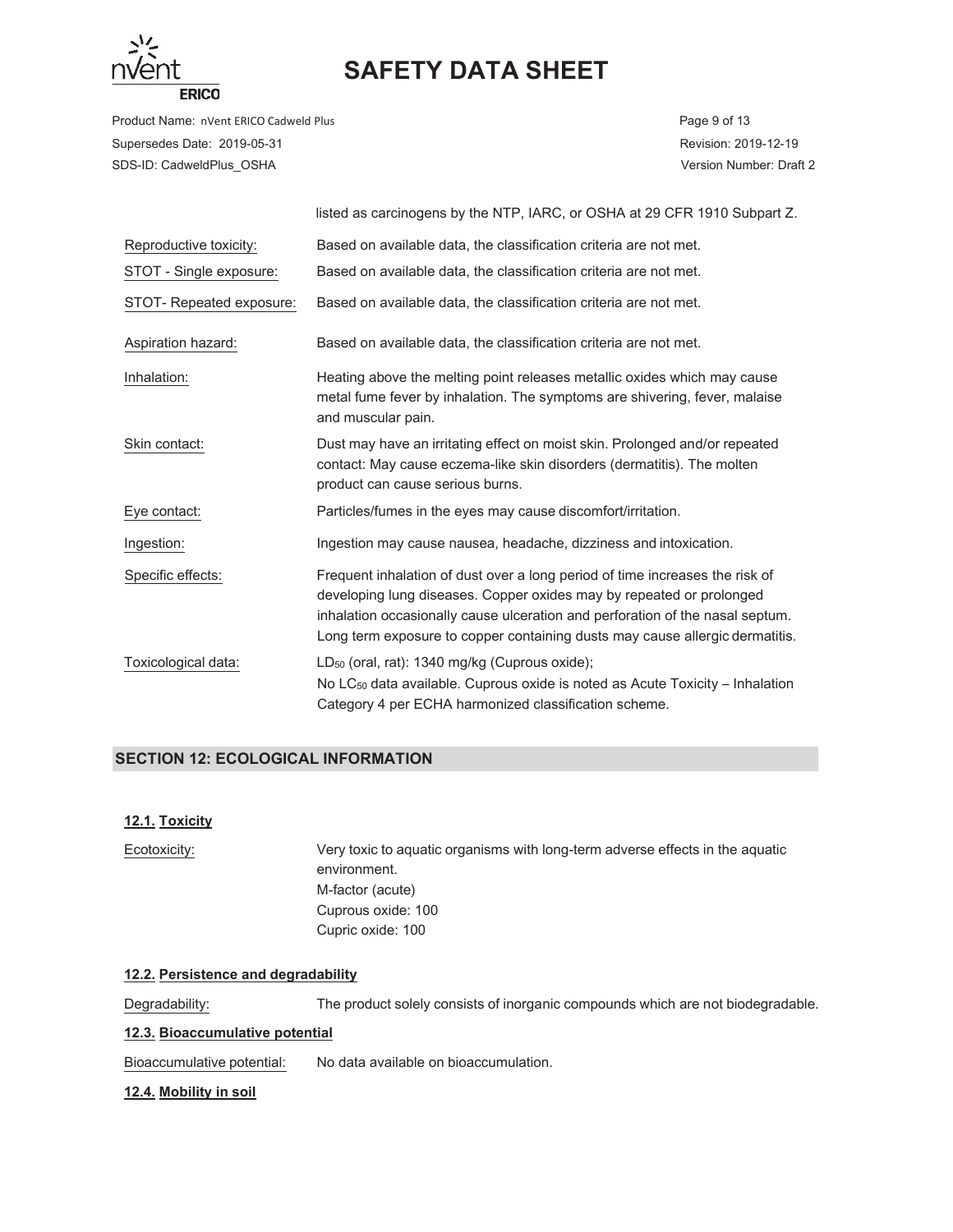

Product Name: nVent ERICO Cadweld Plus **Page 10 of 13** and 20 of 13 and 20 of 13 and 20 of 13 Supersedes Date: 2019-05-31 Revision: 2019-12-19 SDS-ID: CadweldPlus\_OSHA Version Number: Draft 2

Mobility: The product is not volatile but may be spread by dust-raising handling.

## **12.5. Results of PBT and vPvB assessment**

PBT/vPvB: This product does not contain any PBT or vPvB substances.

## **12.6. Other adverse effects**

Other adverse effects: None known.

# **SECTION 13: DISPOSAL CONSIDERATIONS**

#### 13.1. Waste treatment methods

Dispose of waste and residues in accordance with applicable authority requirements.

## **SECTION 14: TRANSPORTATION INFORMATION**

This product is not a hazardous material per US transportation regulations. Due to the minimal quantity (5 kg or less) per inner package, nVent ERICO Cadweld Plus Welding Material is excepted from all international transport regulations except the general packaging requirements. No transportation marks, labels, placards, shipping papers, etc. are required, as packaged by nVent.

If larger package quantities are shipped internationally or on an IATA airline, use the dangerous goods information in section 14.2 to determine all applicable regulations.

## **14.1. DOT Classification for Domestic (U.S. Only) Ground, Air, and Vessel**

Not regulated as hazardous material by DOT.

## **14.2. ICAO/IATA/IMO Classification**

| Identification number: | UN 3077                                                                             |
|------------------------|-------------------------------------------------------------------------------------|
| Proper shipping name:  | ENVIRONMENTALLY HAZARDOUS SUBSTANCE, SOLID, N.O.S. (CUPROUS<br>OXIDE, CUPRIC OXIDE) |
| Class:                 | 9                                                                                   |
| Packing group:         | Ш                                                                                   |
|                        |                                                                                     |

Environmentally hazardous to the aquatic environment/marine pollutant: Yes

# **SECTION 15: REGULATORY INFORMATION**

## **15.1. Safety, health and environmental regulations/legislation for the substance or mixture**

National regulation: Local, state, and national and regulations may apply.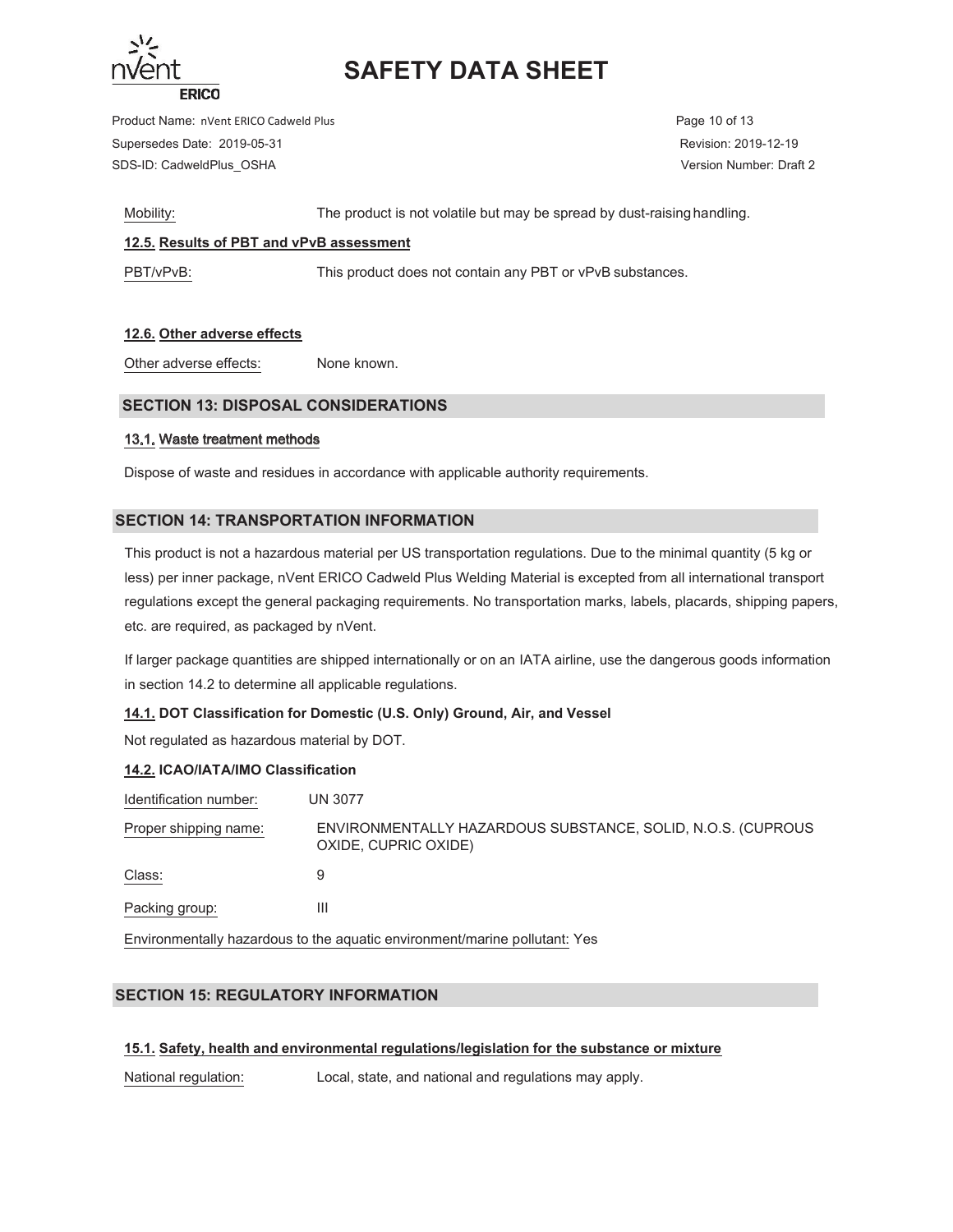

Product Name: nVent ERICO Cadweld Plus **Page 11 of 13** Page 11 of 13 Supersedes Date: 2019-05-31 Revision: 2019-12-19 SDS-ID: CadweldPlus\_OSHA Version Number: Draft 2

TSCA: The ingredients in this product are on the TSCA Inventory.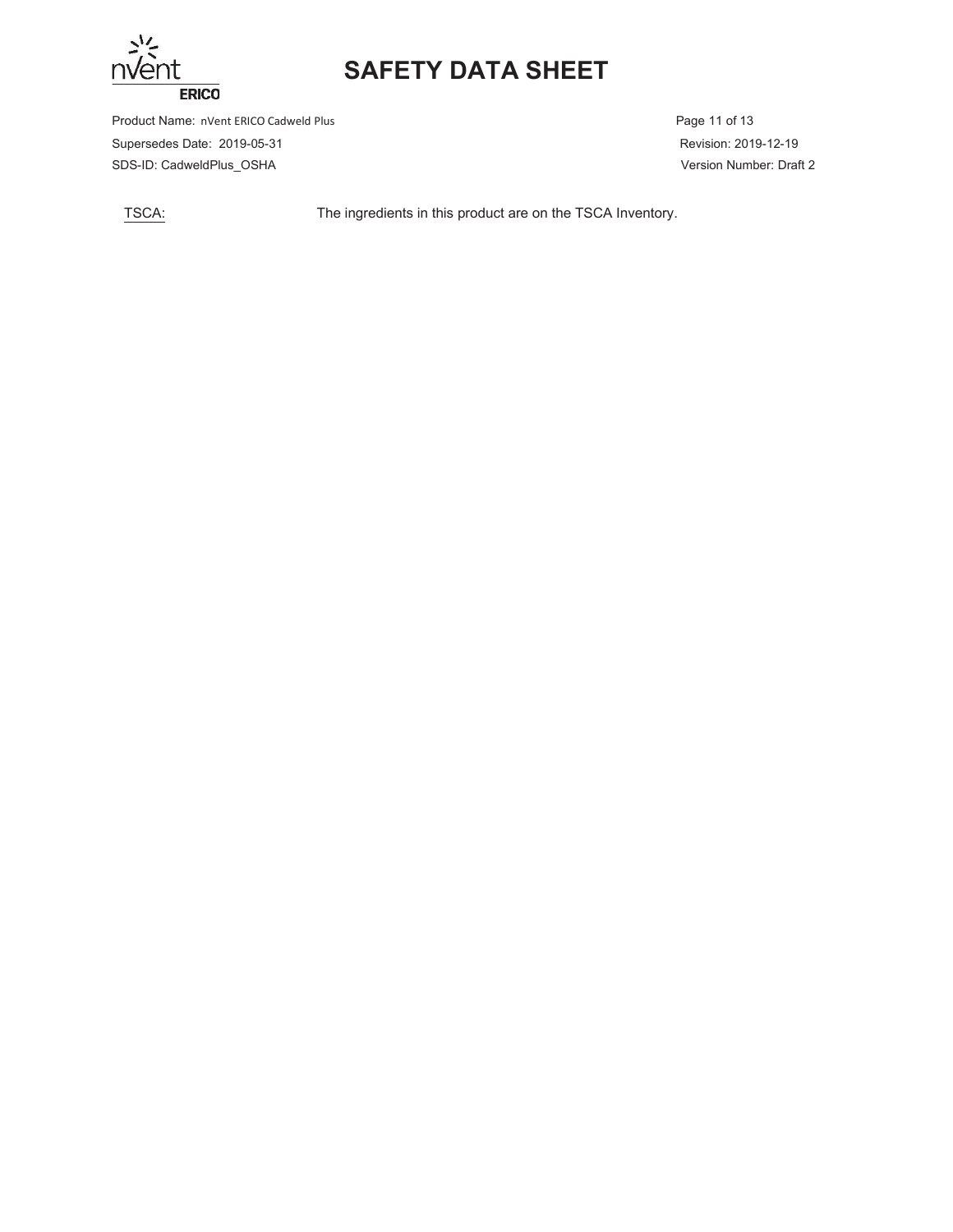

Product Name: nVent ERICO Cadweld Plus **Page 12 of 13** Page 12 of 13 Supersedes Date: 2019-05-31 Revision: 2019-12-19 SDS-ID: CadweldPlus\_OSHA Version Number: Draft 2

| SARA Title III: | Section 302 Extremely Hazardous Substance: Not reportable                     |
|-----------------|-------------------------------------------------------------------------------|
|                 | Section 304: Not reportable                                                   |
|                 | Section 311/312 Hazard Category: Immediate (acute)                            |
|                 | Section 313: Aluminum (fume or dust), copper and copper compounds are subject |
|                 | to the reporting requirements of Section 313 of the Emergency Planning and    |
|                 | Community Right to Know Act of 1986 (EPCRA or SARA Title III) and 40 CFR 372. |
| CERCLA RQ:      | Copper = 5,000 pounds (particles of 100 micrometers or less)                  |
|                 | Copper compounds are CERCLA hazardous substances but no RQ is assigned.       |

#### **15.2. Chemical safety assessment**

CSA status: No information available.

# **SECTION 16: OTHER INFORMATION**

The user must be instructed in the proper work procedure and be familiar with the contents of this SDS.

### Abbreviations and acronyms:

| <b>ACGIH</b>      | American Conference of Industrial Hygienists                          |
|-------------------|-----------------------------------------------------------------------|
| CAS No.           | Chemical Abstracts Service registry number                            |
| <b>CERCLA</b>     | Comprehensive Environmental Response, Compensation, and Liability Act |
| <b>CFR</b>        | Code of Federal Regulations                                           |
| DOT HMR           | Department of Transportation Hazardous Materials Regulations          |
| <b>ECHA</b>       | European Chemicals Agency                                             |
| <b>IARC</b>       | International Agency for Research on Cancer                           |
| <b>IATA DGR</b>   | International Air Transport Association Dangerous Goods Regulations   |
| <b>ICAO</b>       | International Civil Aviation Organization                             |
| IMO.              | International Maritime Organization                                   |
|                   |                                                                       |
| $LC_{50}/LD_{50}$ | Lethal concentration/dose to 50% of exposed laboratory animals        |
| <b>NIOSH</b>      | US National Institute of Occupational Safety and Health               |
| n.o.s.            | Not otherwise specified                                               |
| NTP               | National Toxicology Program                                           |
| <b>OSHA</b>       | US Occupational Safety Health Administration                          |
| <b>PBT</b>        | Persistent, bioaccumulative and toxic                                 |
| <b>PEL</b>        | Permissible exposure limit                                            |
| <b>RQ</b>         | Reportable quantity                                                   |
| <b>SARA</b>       | Superfund Amendments and Reauthorization Act                          |